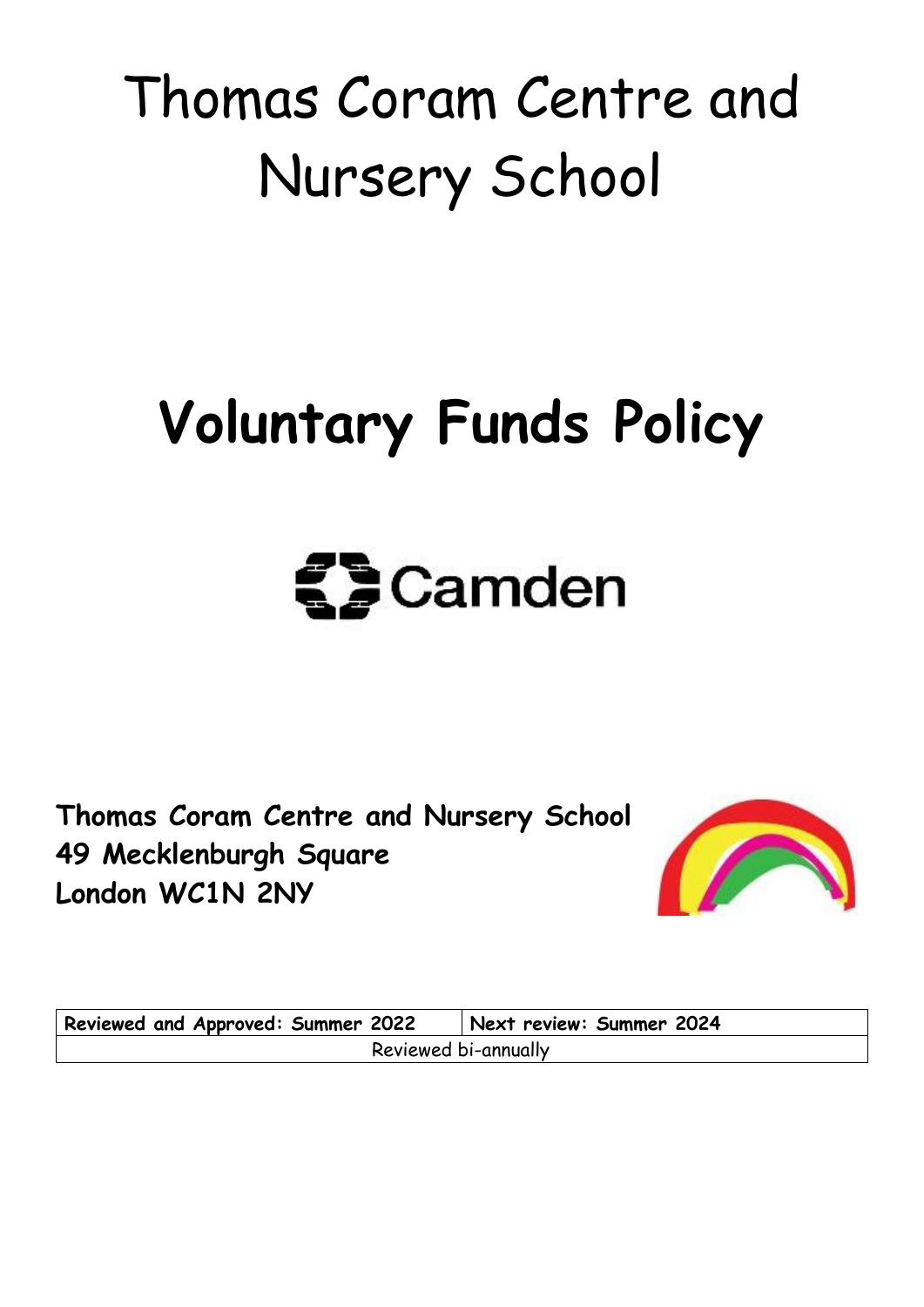# **MANAGEMENT OF VOLUNTARY UNOFFICIAL FUNDS (THE SCHOOL FUND)**

#### **Definition**

A voluntary unofficial fund is defined as "Any fund (other than those of the Council) which exists for the purposes of a school and is established under the authority of the Governors of the school.

Designated school staff (Perina Holness, Jan Stillaway and Andrew Bloomer) have responsibility for the day to day operation of these funds and will report regularly to the Governing Body via the Resources Committee.

#### **Introduction**

Many schools choose to operate an unofficial fund covering a wide range of activities such as fund raising events and parental donations. The objectives of these funds are supportive of the broader activities of the schools. The funds are controlled by the Governing Body who are responsible for policy. The choice of whether to use the official fund or the unofficial fund is with the school governors. The two types of fund should be strictly separated.

Unofficial funds must be treated to the same high standard as official funds. Governors should receive as part of the normal budget monitoring process regular detailed updates on the financial position of this account, including details of spending. This should be termly.

The purpose of this fund is to pay for special, one –off equipment or events which enhance the learning experience of the children at Thomas Coram Centre.

#### **Procedures**

- designated officers must act as cheque signatories for each separate fund (at least two)
- There should be a clear separation of duties between person collecting, recording and banking of school fund monies
- Proper income records, preferably based on numbered receipts, must be maintained.
- Expenditure records must be supported by paid invoices which are clearly separate from delegated budget records and cross referenced to the cheque payment
- Regular written reports must be presented to the Governing Body or Finance Committee on the position of the fund;
- Annual accounts and balance sheet (or Income and Expenditure accounts) must be produced for independent audit;
- Ensure that when a custodian of the fund leaves during the year a proper handover of monies, bank accounts and accounting records takes place;
- Inform Internal Audit and the Finance Group of any serious irregularities which may occur in the operation of such funds.
- A competent officer should be appointed to act as treasurer for the day to day control of the fund. This officer should be a cheque signatory and prepare and sign the annual accounts of the fund.
- Monies should be banked regularly and not retained on school premises. The bank account should be in the name of the school.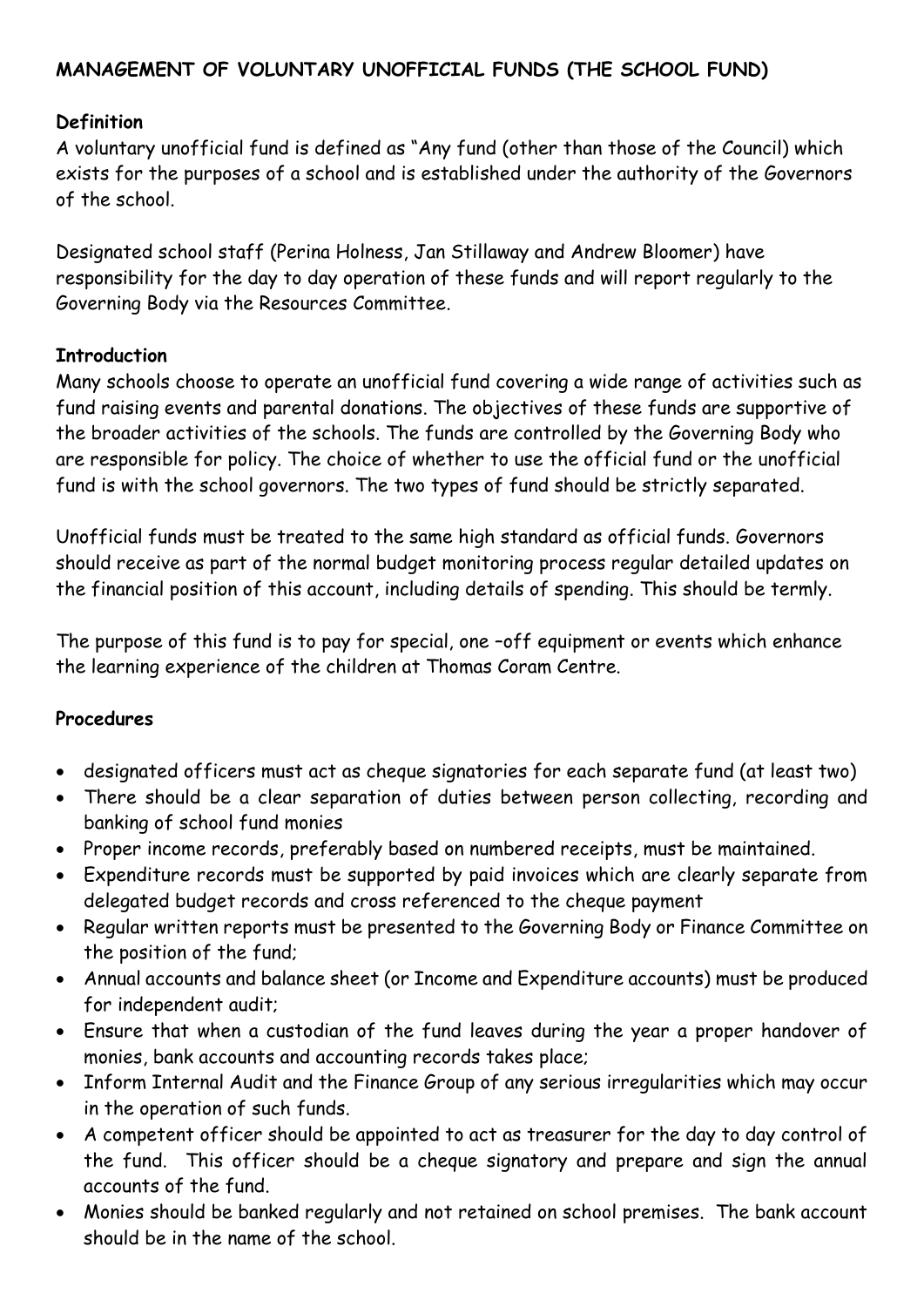- Cheque payments should require at least two signatories.
- Payments by cash should be kept to a minimum, but if necessary they should be supported by receipts.
- The auditors should have no involvement in the daily control of the fund.

## **Duties and Responsibilities of Governing Bodies**

- General oversight of Voluntary Fund arrangements.
- Ensure that the Head teacher notifies any proposed major changes in fund arrangements, e.g. changes to bank accounts including opening any new account, closure transfer and disposal of balances from existing accounts, signing authorities; major fund raising projects; variation from fund objectives for any reason whatsoever.
- Ensure that the fund is administered in accordance with the purpose and objectives of the fund.
- Responsible for the appointment/re-appointment of suitable auditors. The appointee need not be professionally qualified but should be entirely independent from any involvement with the administration of the fund or in any way related or responsible to the operatives. i.e. Not a teacher/governor or spouse thereof.
- Ensure that the audited annual statements in an appropriate form for each fund are received within three months of the end of the fund's financial year and take appropriate action thereon.
- Be consulted on major purchases over an agreed limit (£1,000).
- Receive and consider regular monitoring reports.

# **Duties and Responsibilities of the Head teacher**

The Head teacher is responsible for the organisation and control of all unofficial funds with the establishment but may where appropriate delegate the operation of the Fund and record keeping but must:

- Ensure records are maintained on an ongoing basis.
- Prepare the relevant financial statements.
- Ensure that all the members of staff involved are fully aware of and apply correct procedures.
- Carry out periodic checks such as confirmation of the monthly reconciliation to ensure that the accounts are satisfactorily operated.
- Responsible for the preparation and presentation of regular monitoring reports for the Governing Bodies.
- Ensure an adequate accountancy structure is adopted allowing effective review of activities.
- Provide such explanations as may be required to the fund auditors.
- Operate the Voluntary Fund to the standard expected when accounting for public money.
- Maintain appropriate accounting records.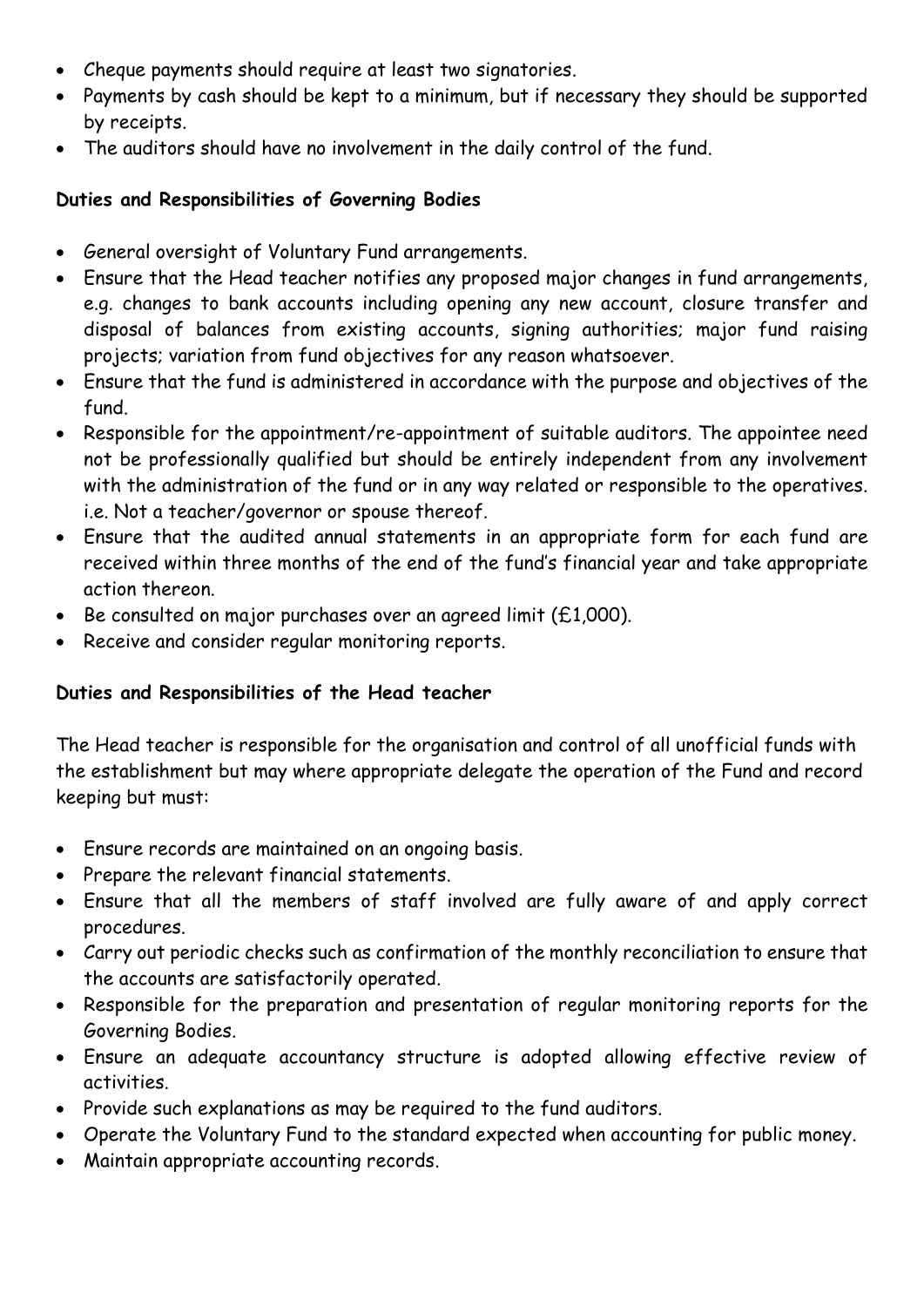#### **Duties of Auditors**

- To provide independent assurance to Governors that the fund concerned is being correctly operated in accordance with the fund objectives.
- The financial statements produced by the fund manager are correctly stated.
- All income has been correctly accounted for
- That the monetary balances reconcile
- Verify that the stated monetary balances do in fact exist
- That expenditure is reasonable and in accordance with the fund objectives
- That the funds have not been used as a vehicle for personal transactions.
- The guidelines for record keeping have been followed.
- At the conclusion of the audit to provide a certificate stating that an audit has been conducted.

#### **Appendix 1**

Record of Expenditure Form